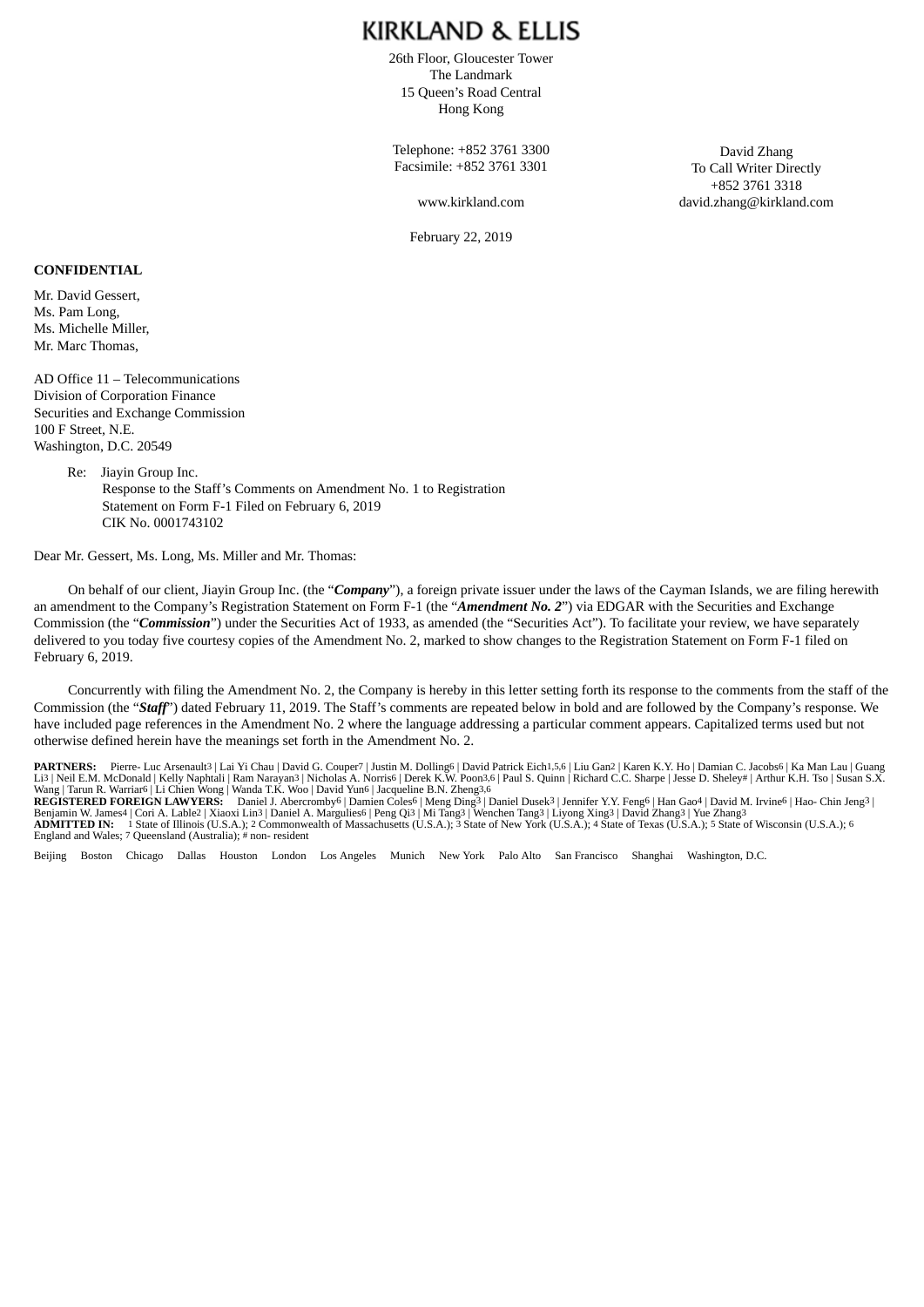Division of Corporation Finance Office of Financial Services Securities and Exchange Commission February 22, 2019 Page 2

Amendment No. 1 to F-1 Filed on February 6, 2019

Prospectus Summary Recent Developments—Regulatory Update, page 5

- 1. Regarding your disclosure of Circular 175, Circular on the Classification and Disposal of Risks of Online Lending Institutions and Risk *Prevention, issued by PRC authorities in January 2019, please address the following:*
	- Expand your disclosure to provide the basis for your conclusion that you are a "Normal Marketplace" not materially impacted by this circular. In addition to an analysis of each criteria for Normal Marketplaces, please specifically address how you satisfy the requirement that peer-to-peer direct lending marketplaces be in strict compliance with all relevant laws and regulations given your disclosure that Niwodai Internet has not completed the steps required by the Interim Measures, including among other things updating its business scope to include "online lending information intermediary" (We are required to register our marketplace with the local financial regulatory authority and we have not completed, and may not be able to complete, the registration, page 22);

In response to the Staff's comment, the Company has revised pages 5, 19, 20, 22, 23 and 161 of the Amendment No. 2.

The Company respectfully advises the Staff that it has clarified the definition of Normal Marketplace as "large-scale peer-to-peer direct lending marketplaces that have not demonstrated any high-risk characteristics", as stipulated in Circular 175. The Company expects to be categorized as a Normal Marketplace, rather than one of the other categories described on page 22 of the Amendment No. 2. Pursuant to Circular 175, as a Normal Marketplace, the Company will continue to implement internal rectification measures to help ensure compliance with laws and regulations. As Circular 175 does not require Normal Marketplaces to exit the industry or shut down and imposes minimum restrictions on Normal Marketplaces, the Company believes that Circular 175, if officially issued, will not have a material adverse impact on its business and operations.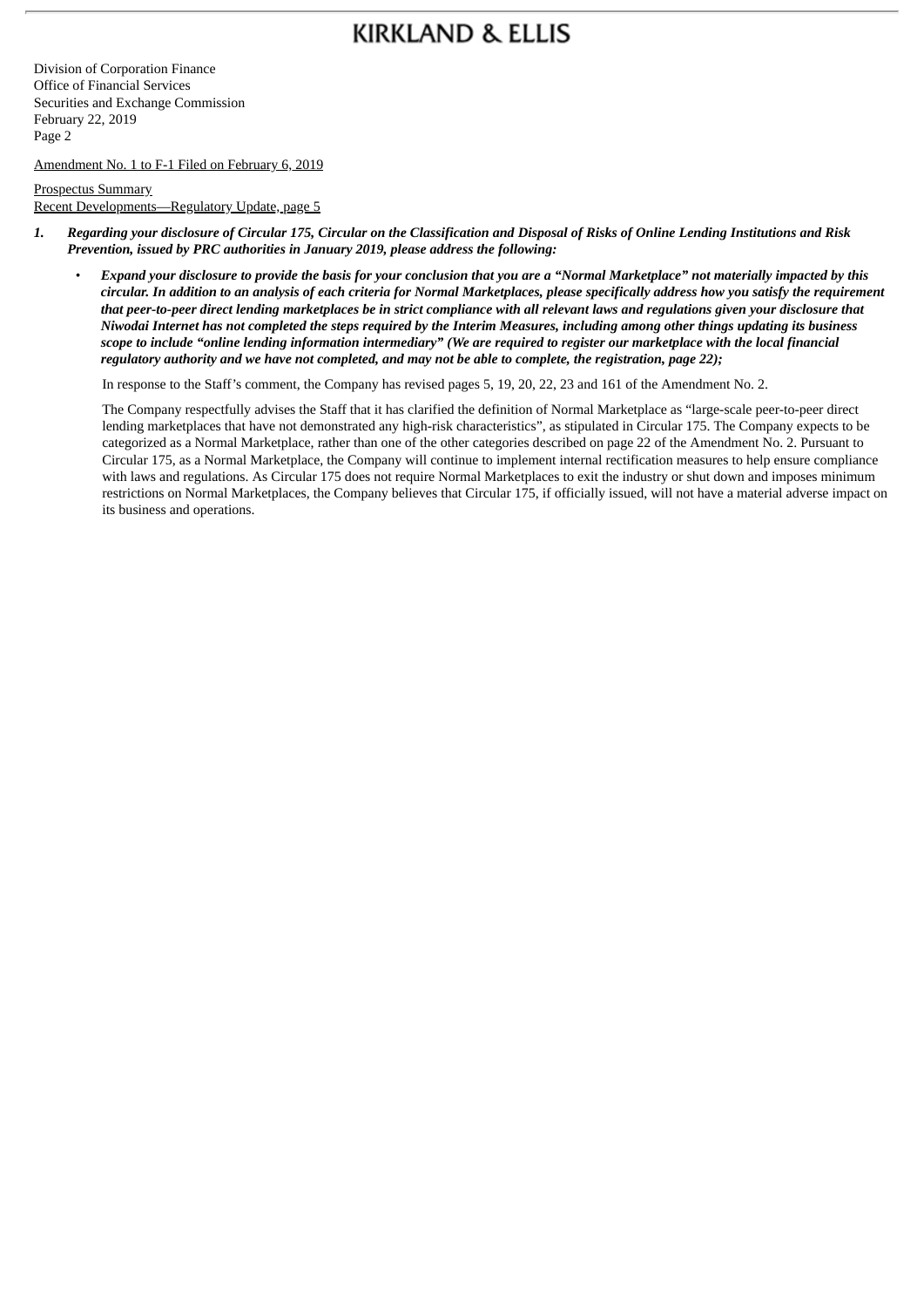Division of Corporation Finance Office of Financial Services Securities and Exchange Commission February 22, 2019 Page 3

> The Company further respectfully advises the Staff that an "overarching objective" of Circular 175 is for PRC government agencies to effect orderly exits of certain peer-to-peer direct lending marketplaces without inducing systematic risk in the financial system or causing significant social turbulence until only those marketplaces that are strictly in compliance with all relevant laws and regulations remain in operation in the peer-to-peer direct lending industry. The Company acknowledges that it has not yet completed the registration with the local financial regulatory authority and has not obtained the applicable telecommunication business license or updated its business scope to include "online lending information intermediary" as required by the Interim Measures. However, as of the filing of the Amendment No. 2, the PRC financial regulatory authorities are still in the process of formulating implementation rules governing the filing procedures and to the Company's knowledge, none of the online lending information intermediaries nationwide has so far been allowed to make such filing. It is the Company's understanding that Circular 175 is not intended to shut down all marketplaces that have not completed the steps required by the Interim Measures as of the date of the response, as otherwise all peer-to-peer direct lending marketplaces in the PRC would be shut down. The Company intends to follow the detailed implementation rules to make the filing application and expects to be able to complete the steps required by the Interim Measures once relevant government authorities begin accepting such filing applications. Accordingly, the Company believes that even though it has not completed all the steps required by the Interim Measures, the Company would not be materially and adversely impacted by Circular 175 if it is officially issued.

Expand your disclosure here and in related sections of the prospectus to discuss (i) the recent impact to your business and operations as a result of Circular 175 and (ii) the potential impact to your business if you are deemed not to be a "Normal Marketplace"; and

In response to the Staff's comment, the Company has revised pages 22 and 23 of the Amendment No. 2.

Clarify the current status of Circular 175. We note several disclosures in your prospectus that the relevant PRC governmental authorities "are reported to have issued" the Circular, and that "if officially issued" you believe the Circular will not have a material adverse impact *on your business.*

In response to the Staff's comment, the Company has revised pages 22, 23 and 161 of the Amendment No. 2.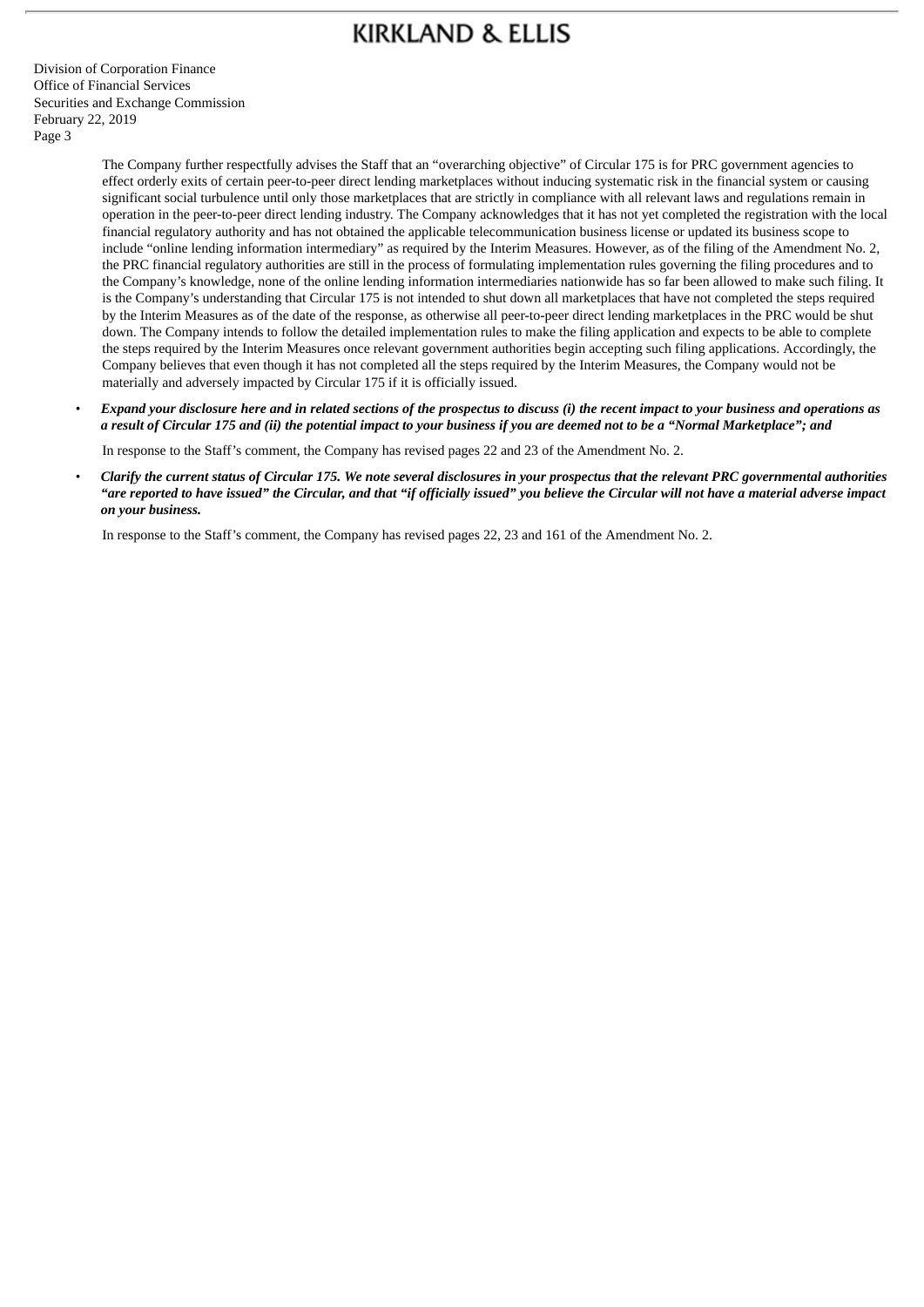Division of Corporation Finance Office of Financial Services Securities and Exchange Commission February 22, 2019 Page 4

Description of American Depositary Shares Governing Law/Waiver of Jury Trial, page 205

2. We note your disclosure that the deposit agreement includes a jury trial waiver which on its face appears to apply to claims under the federal securities laws. Please further disclose here and in your risk factors how the waiver impacts ADS holders and address any questions as to the enforceability of this provision. Moreover, please disclose in both your registration statement and the deposit agreement that despite agreeing to this provision, investors will not be deemed to have waived the company's or the depositary's compliance with the federal securities laws and *the rules and regulations thereunder.*

In response to the Staff's comment, the Company has added the requested disclosure on pages 65 and 66 of the Amendment No. 2.

The Company respectfully advises the Staff that the Company has included the requested language in section 7.8(b) of the deposit agreement. Please refer to the Company's registration statement on Form F-6 filed with the SEC on February 8, 2019.

Note 2. Summary of Significant Accounting Policies (k) Restricted cash, page F-17

3. In your response to comment 5, you indicate that no incremental provision expense is recognized for shortfalls in contractual investor assurance receivables since you expect to be able to use loan facilitation and or post-origination service fees received by other borrowers to fund investor assurance liability shortfalls. In accordance with ASC 606, recognition of a contract receivable and or asset is predicated on the identification of a contract with a specific customer. To the extent the related receivables are not collected from the specific customer, an expense should be recognized in the financial statements to recognize the uncollectible contract receivable or asset. Please provide us with your analysis of your accounting policy as it relates to this quidance or revise your financial statements accordinaly. Further, provide us with your journal entries which clarify your accounting for the timing and recording of potential provision expenses during the payment process.

In response to the Staff's comment, in order to clarify the Company's accounting model beginning with loan inception, the Company respectfully notes that it considers the loan facilitation service, post-origination service and guarantee service to be three separate obligations in a typical transaction. In evaluating the accounting, the Company refers to ASC 606-10-15-4(a) which states, in part:

If the other Topics specify how to separate and/or initially measure one or more parts of the contract, then an entity shall first apply the separation and/or measurement quidance in those Topics. An entity shall exclude from the transaction price the amount of the part (or *parts) of the contract that are initially measured in accordance with other Topics.*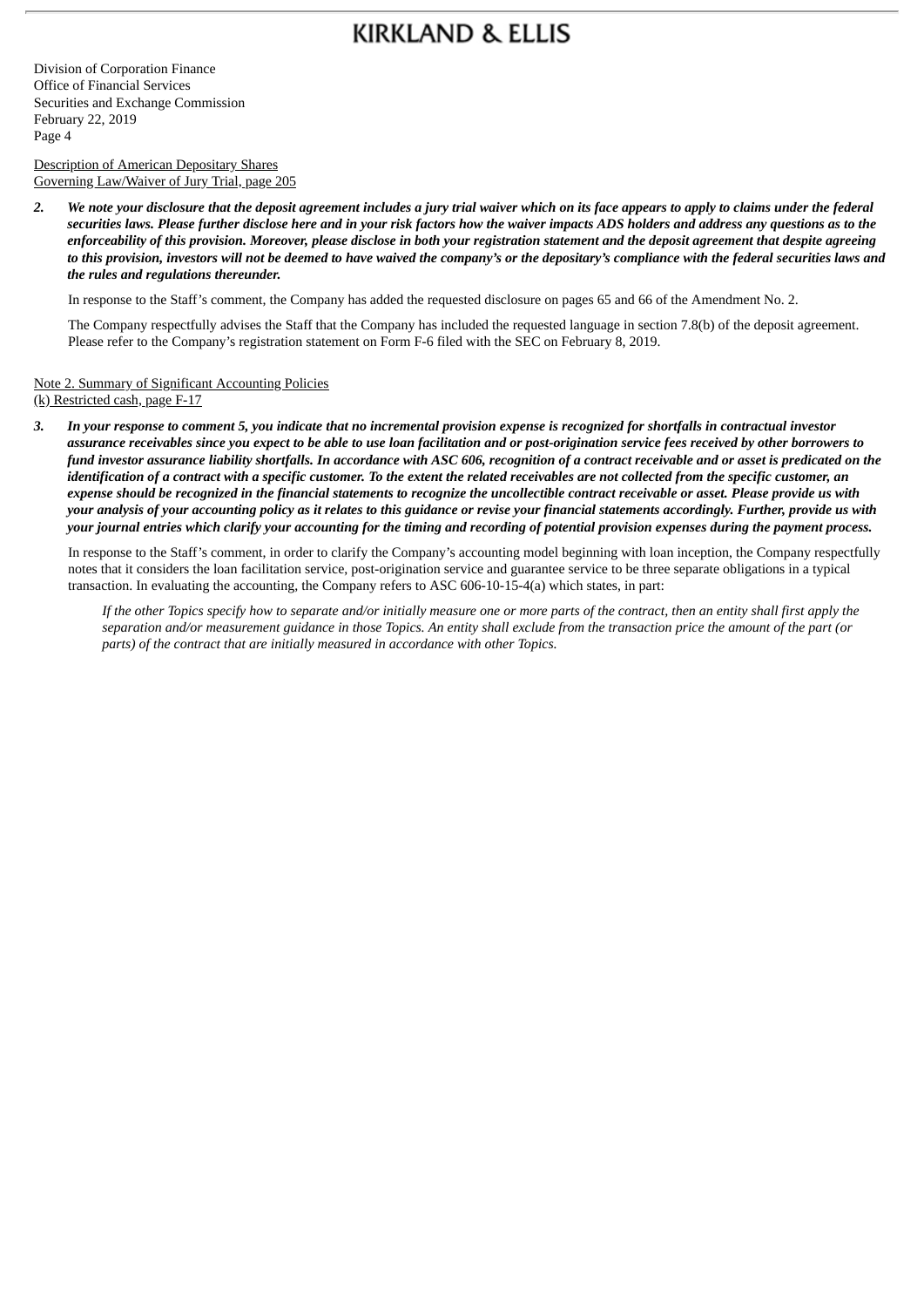Division of Corporation Finance Office of Financial Services Securities and Exchange Commission February 22, 2019 Page 5

> Accordingly, the Company initially measures the guarantee stemming from the investor assurance program at fair value as required under ASC 460-10 at loan inception, and records a financial receivable corresponding to the guarantee liability. Specifically, under this construct, the contract consideration attributable to the investor assurance program, is in substance a financial receivable, and is recorded as an "*asset from investor assurance program".* The difference between the transaction price and the guarantee's fair value is then allocated to the other identified performance obligations. Contract assets or accounts receivable, which are specific to the ASC 606 elements of the arrangement, will be recorded when revenues are recognized before cash is collected. As a result of this accounting, the contract's obligations noted above, in effect result in three categories of assets being created which must be recovered from collection of the contract's consideration.

> Subsequent to the initial accounting, the Company reassesses the collectability of all of these assets at each period end in accordance with ASC 310, and records an allowance for the excess of net book value over expected collections, if any. Therefore, the Company confirms that to the extent it is probable that the related consideration due under the contract are not expected to be collected from the specific customer, an expense is recognized in the financial statements to recognize the portion of the contract assets or receivables that are established at loan inception in accordance with the day one accounting required by ASC 606-10-15-4(a) as described that is not expected to be collected. In addition, the Company also re-assesses its guarantee liability exposure at each period end. If the estimated net payout from the investor assurance program exceeds the amount of stand-ready guarantee liability initially recorded under ASC 460, a contingent guarantee liability will be recorded to "Liabilities from investor assurance program" with a corresponding expense recognized as "Provision for assets and liabilities from investor assurance program" in the consolidated statement of comprehensive income (loss).

> In practice, consideration collected in connection with the contracts will be first applied to reduce the outstanding balance of the assets from investor assurance program. When the balance of assets from investor assurance program has been fully recovered, consideration collected will be then applied to reduce the balance of contract assets or accounts receivable.

The Company further notes that as a matter of corporate practice, in order to satisfy the guarantee liability, the Company systematically restricts cash for this designated purpose, by transferring cash into a designated bank account. While the Company does this systematically during the collection process, how and when the amounts are funded is ultimately at the Company's discretion. As a result, the accounting for any impairment of the asset from investor assurance program is not correlated to the balance in the restricted cash account.

The Company supplementally advises the Staff that since the Company ceased providing guarantees to loans facilitated subsequent to April 28, 2018, no additional assets from investor assurance program were recorded since April 28, 2018. The remaining outstanding balance as of September 30, 2018 was RMB 19.7 million (approximately 1.4% of total assets), which will gradually wind down in 2019 when service fees are collected from those loans or additional allowances are recorded against such assets.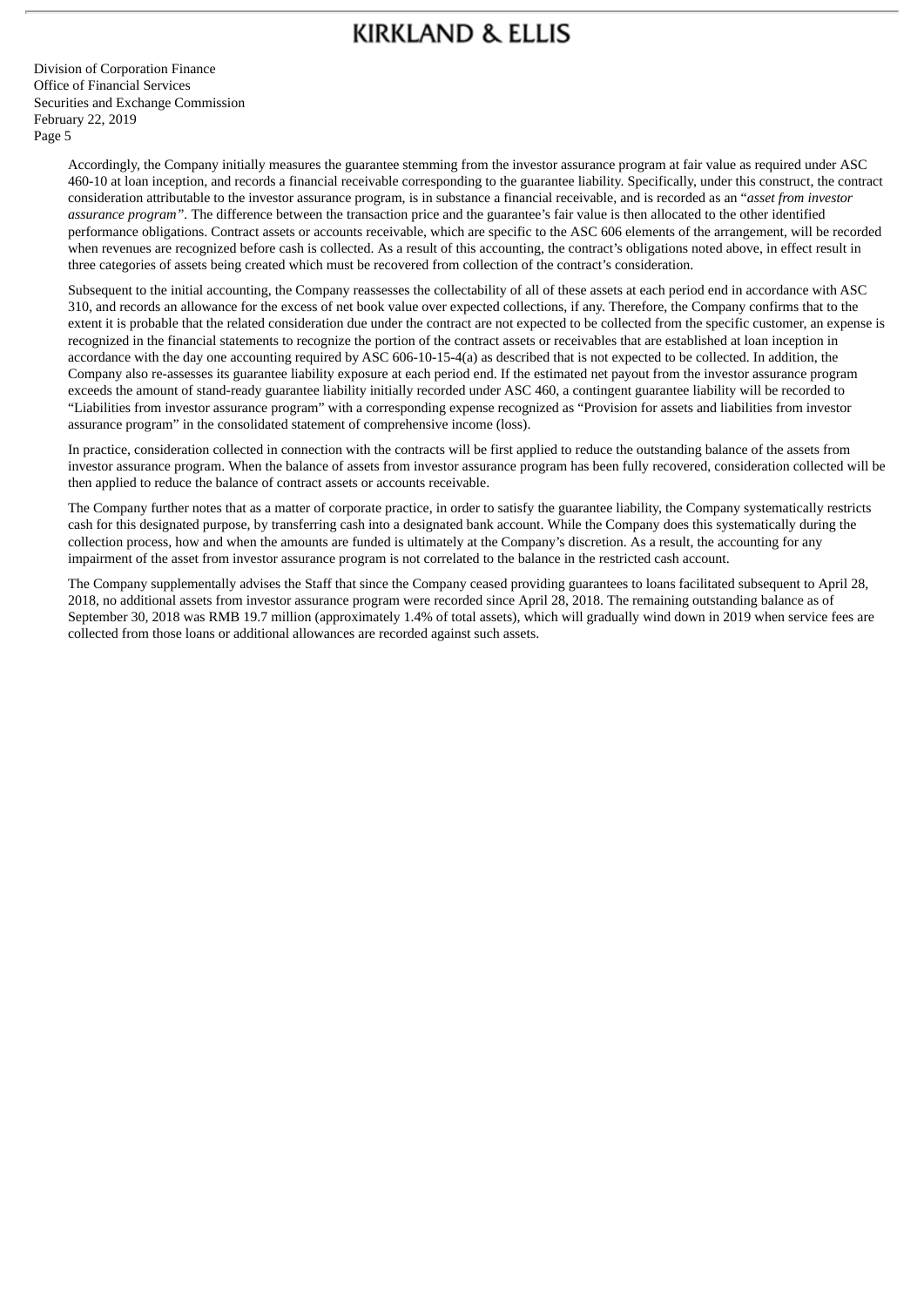Division of Corporation Finance Office of Financial Services Securities and Exchange Commission February 22, 2019 Page 6

The following journal entries illustrate the accounting at each point of time during the payment process:

#### **Example for illustration:**

Assume the Company facilitated a group of ten (10) identical loan contracts with 10 borrowers within a particular month. Each loan contract has a principal of \$100, effective interest rate of 10%, and a ten-month term. Those loans will be repaid by each borrower in 10 equal monthly installments at \$11/month ((\$100+\$100\*10%)/10=\$11) for each contract. Based on the Company's accounting policy described in note 2(j) to the consolidated financial statements, the Company initially estimated that two (2) of those contracts are likely to be delinquent starting from the 6th installment and will be in default (i.e. no subsequent collections from these borrowers are determined likely). As a result, the Company will be required to pay out \$110 (2 loans \*5 installments \*\$11=\$110) to compensate its investors for defaulted principal and interest under the guarantee from investor assurance program.

In addition, assume the service fees charged by the Company are \$40 on each loan. The \$40 will be collected in monthly installments along with principal and interest at \$4/month for each contract. No upfront fees are charged by the Company. As such, total service fees that the Company collects are \$400 (\$40\*10=\$400). However, no service fees will be collected if the underlying loan defaults. The Company, therefore initially estimated that a total of \$40 (2 loans\*5 installments\*\$4=\$40) service fees will not be collectable due to the expected default on 2 loans.

Subsequent to the initial estimation, the Company determines by the 6th instalment that a third loan will also be delinquent, and no further payments will be received. As a result, the Company would need to compensate the investors for \$165 (3 loans \*5 installments \*\$11=\$165). In addition, due to the actual default of 3 loans, a total of \$60 of service fees (3 loans\*5 installments\*\$4=\$60) cannot be collected. The total service fees actually collected is therefore \$340. This change in estimate will be addressed by entries in B4 below.

#### **A. Initial accounting at loan inception**

#### A1. Recognition of assets from investor assurance program and liabilities from investor assurance program in accordance with ASC 460:

The Company first records guarantee liabilities at \$110 (total principals and interests that are expected to be paid out, for simplicity no margin is considered for purposes of this illustration) in accordance with ASC 460 and recognizes corresponding financial receivables.

*Dr. Assets from investor assurance program \$110*

*Cr. Liabilities from investor assurance program \$110*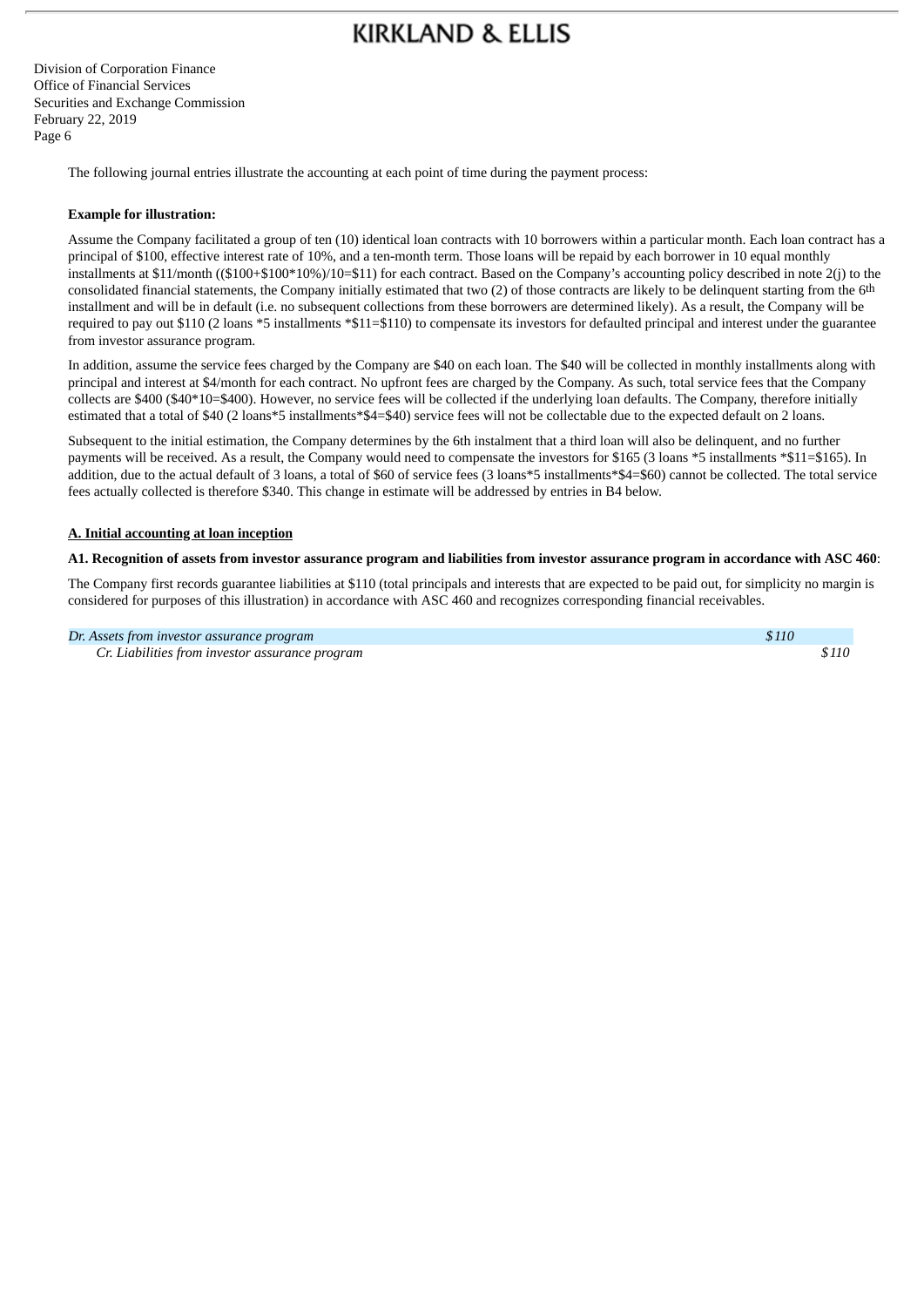Division of Corporation Finance Office of Financial Services Securities and Exchange Commission February 22, 2019 Page 7

#### **A2. Recognition of revenue from loan facilitation service:**

Further, the Company allocates the remaining consideration (\$400-\$110=\$290) between two identified performance obligations using their relative standalone selling prices consistent with the guidance in ASC 606. As the post-origination service does not constitute a material portion of the consideration, for purposes of this illustration only, the Company allocates 100% of the remaining consideration to the facilitation service. In practice the receivable, and related allowance, would only be established upon loan inception for the portion of the fees allocated to facilitation services, with the receivable and related allowance being recorded for post-origination services as revenue is earned. The Company records revenue for facilitation service that has been provided at the loan inception, and recognizes a corresponding contract asset as follows:

#### *Dr. Accounts receivable / Contract assets\* \$290*

*Cr. Revenue from loan facilitation service \$290*

\* Accounts receivable or contract assets are recorded depending on the determination of whether or not the Company has an unconditional right to the service fee upon recognition of the revenue.

#### **B. Subsequent accounting during the term of the loan**

#### **B1. Recognition of allowance for uncollectible accounts receivable and contract assets:**

Immediately after the loan inception, the Company records an allowance based on the estimate of uncollectible accounts receivable and contract assets recorded in accordance with ASC 310. In this case, the total allowance is estimated to be \$40 initially (For the purpose of this illustration, all allowance is recorded against the contract assets recognized for facilitation services (see A2)).

| Dr. Allowance for uncollectible accounts receivable and contract assets ("expense") | \$40 |      |
|-------------------------------------------------------------------------------------|------|------|
| Cr. Contract assets /Accounts receivable - allowance                                |      | \$40 |

#### **B2. Recognition of revenue from post-origination service**

The Company recognizes the revenues from the post-origination services over the period of the loan on a straight line basis when the postorigination services are delivered. For purposes of this example, as this portion is not material, no amounts were allocated to this piece and no entries were shown.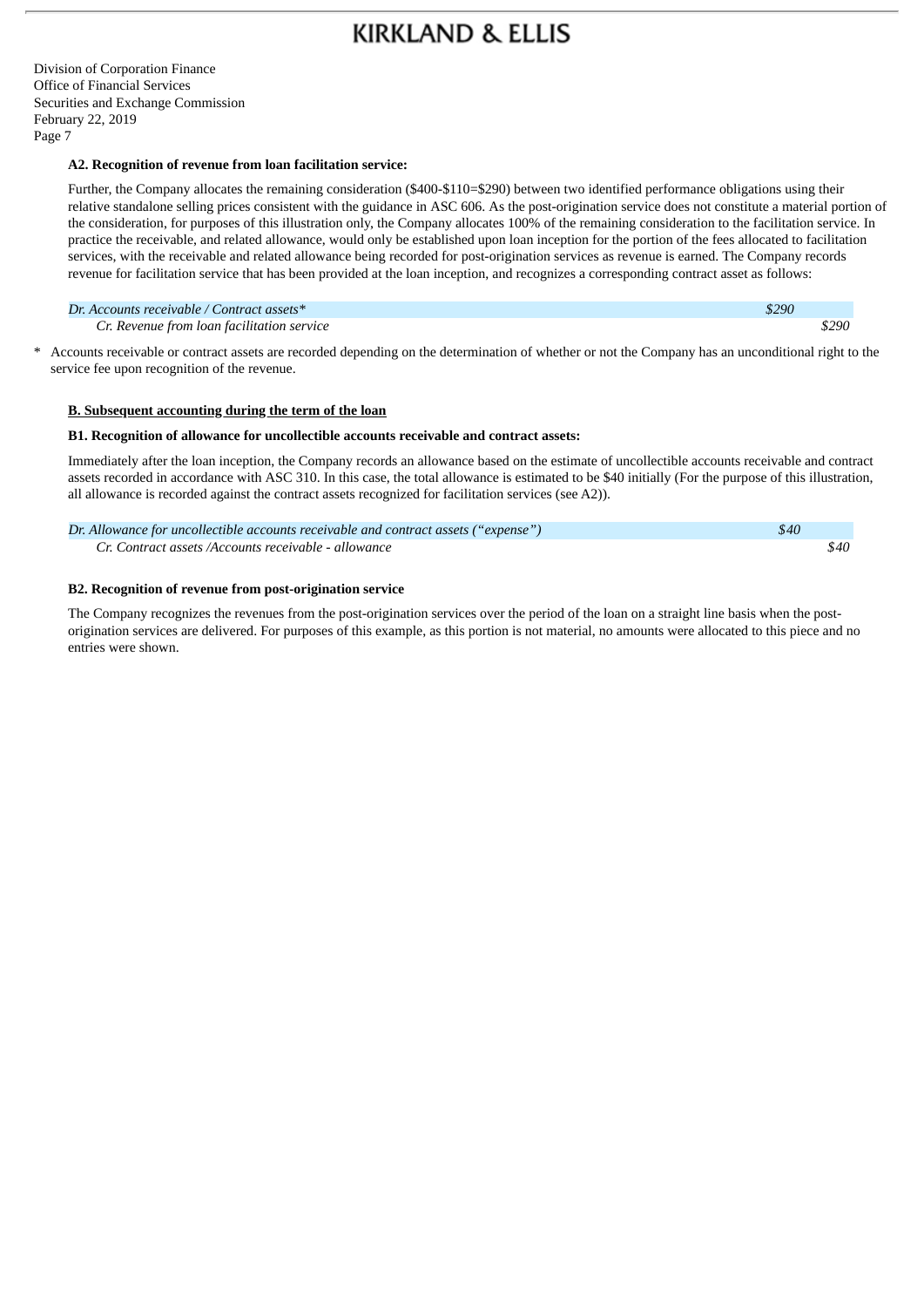Division of Corporation Finance Office of Financial Services Securities and Exchange Commission February 22, 2019 Page 8

#### **B3. Collection of monthly service fees**

Consideration collected in connection with the contracts will be first applied to reduce the outstanding balance of the *assets from investor assurance program*. When the balance of *assets from investor assurance program* has been fully recovered, collections of service fees will be then applied to reduce the balance of contract assets or accounts receivable.

During the 1st and 2nd months, the total collection on service fees is \$80, which is less than the amount of \$110 that was recognized on the assets from investor assurance program at the loan inception (see A1). Therefore, the cash receipt is applied to reduce the assets from investor assurance program at the end of the 1st and 2nd months. The Company recorded the entry as follows to account for the two monthly installments:

#### *Dr. Cash \$80*

*Cr. Assets from investor assurance program \$80*

After the collection of the 2nd installment, the balance of the *assets from investor assurance program* is reduced to \$30 after the collection of cash is applied (\$110-\$80=\$30).

At the 3rd installment, the remaining balance of the *assets from investor assurance program* will be reduced to zero, and the remaining service fees of \$10 (\$40-\$30=\$10) of the 3rd installment collection will be applied to reduce the balance of contract assets/accounts receivable:

| Dr. Cash                                   | \$40 |
|--------------------------------------------|------|
| Cr. Assets from investor assurance program | \$30 |
| Cr. Contract assets/Accounts receivable    | \$10 |

Starting from month 4, all service fees collected are allocated to contract assets/accounts receivable.

From month 4 to month 5, the total service fees collected by the Company are \$80 and would be recorded as follows:

| Dr. Cash                                           | \$80 |      |
|----------------------------------------------------|------|------|
| $C_{r-1}$<br>: Contract assets/Accounts receivable |      | \$80 |

From month 6 to month 10, as 3 borrowers fail to make the installments, the total monthly service fees collected will be reduced to \$28 (\$4\*(10-3)=\$28). From month 6 to month 10, the total service fees collected by the Company are \$140 (\$28\*5 months=\$140) and would be recorded as follows:

#### *Dr. Cash \$140*

*Cr. Contract assets/Accounts receivable \$140*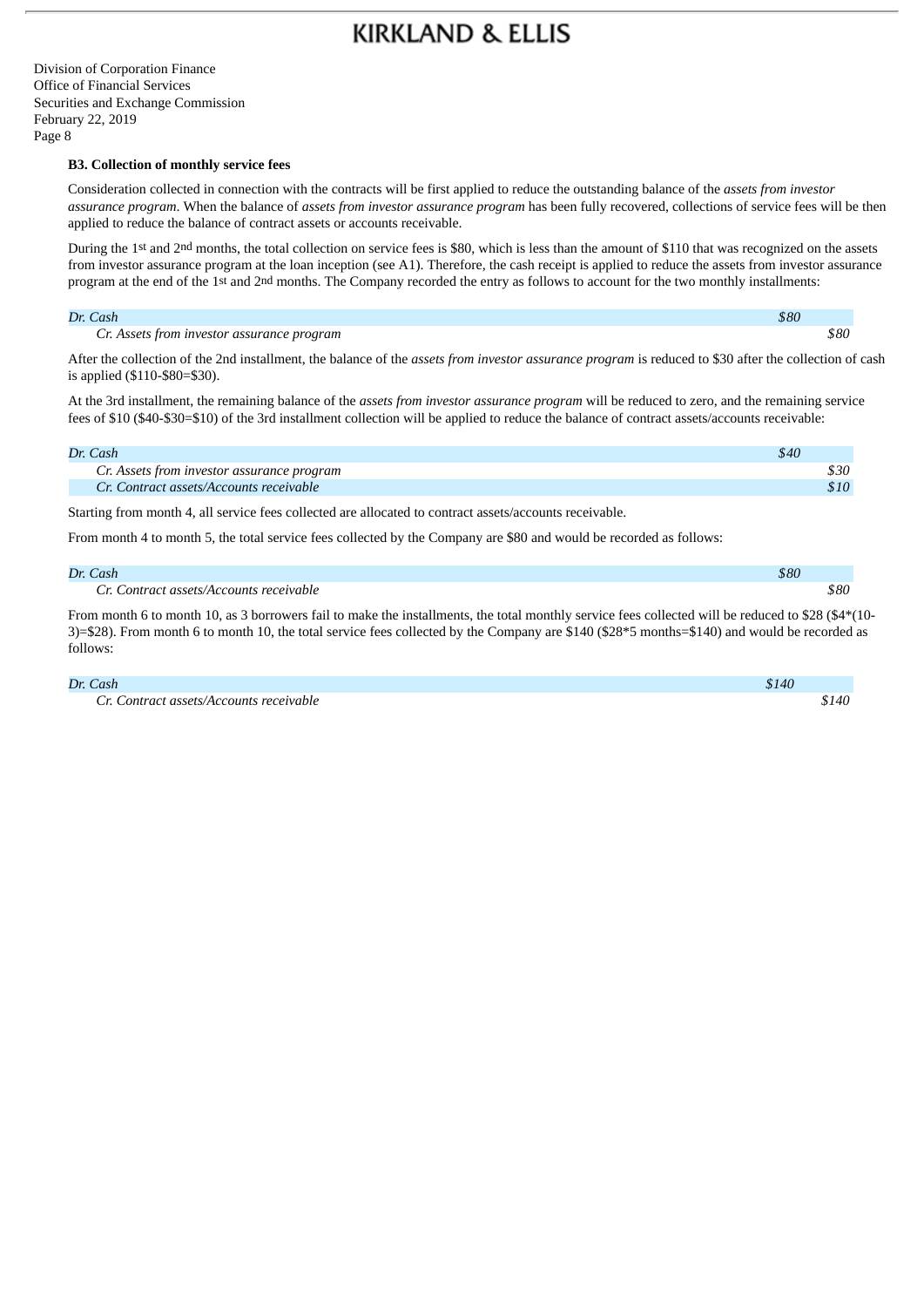Division of Corporation Finance Office of Financial Services Securities and Exchange Commission February 22, 2019 Page 9

#### **B4. Reassessment at each reporting period end**

At each quarter end, the Company re-assesses the expected net accumulative loss rate for outstanding loans.

In month 6, because the actual delinquency was higher than the initial estimation due to the third loan default, a contingent guarantee liability will be recorded at \$55 (\$11\*5=\$55) to represent the additional compensation on losses that the Company is expected to payout in the following months.

| Dr. Provision for assets and liabilities from investor assurance program ("expense") | \$55 |  |
|--------------------------------------------------------------------------------------|------|--|
| Cr. Liabilities from investor assurance program                                      |      |  |

Moreover, an additional allowance of \$20 (\$4\*5=\$20) is recorded for service fees not collectible from the 3rd loan in default. The balance of assets from investor assurance program has been fully collected. The additional allowance is recorded against contract assets/accounts receivable.

| Dr. Allowance for uncollectible accounts receivable and contract assets ("expense") | \$20 |      |
|-------------------------------------------------------------------------------------|------|------|
| Cr. Contract assets / Accounts receivable - allowance                               |      | \$20 |

#### **B5. Compensation to investors**

Compensation is always made through the restricted cash account. Service fees may be allocated directly to restricted cash or transferred at a later time to restricted cash at the Company's discretion in order to settle the guaranty liability. If the balance of restricted cash is not sufficient at the time a payout is required, the following entry will be recorded for transfer of cash to the restricted cash account.

#### *Dr. Restricted cash*

*Cr. Cash*

The following entry records the payout to investors.

| Dr. Liabilities from investor assurance program | \$165 |
|-------------------------------------------------|-------|
| Cr. Restricted cash                             | \$165 |

In response to the Staff's comment, the Company has revised the disclosure on page F-16, F-25 and F-61 of the Amendment No.2.

#### (e) Investor assurance program, page F-55

4. We note your response to comment 7. Disclose who determines the amounts to be withdrawn from Class B investors accounts, if any, to compensate Class A investors and any liability exposure to the company for performing the activities for the Class A and B investors.

In response to the Staff's comment, the Company has revised the disclosure on pages 154 and F-58 of the Amendment No. 2.

### Notes to the Unaudited Interim Condensed Consolidated Financial Statements Note 2. Summary of Significant Accounting Policies

(g) Revenue recognition, page F-59

5. We note your response to comment 9 and the related disclosures on pages F-25 and F-60. In accordance with ASC 310-10-35-4, an impairment loss shall be recognized when, based on all available information, it is probable that a loss has been incurred based on past events and conditions that existed at the date of the financial statements. Further, under ASC 310-10-35-41, credit losses shall be deducted from the allowance for credit losses and charged-off in the period deemed uncollectible. Based on the information disclosed in your registration statement and in your responses, your charge-off policy does not appear to follow this U.S. GAAP guidance. Please provide us with your analysis of your accounting policy as it relates to this guidance, and revise your financial statements and related ancillary disclosures and *tabular presentations, if appropriate.*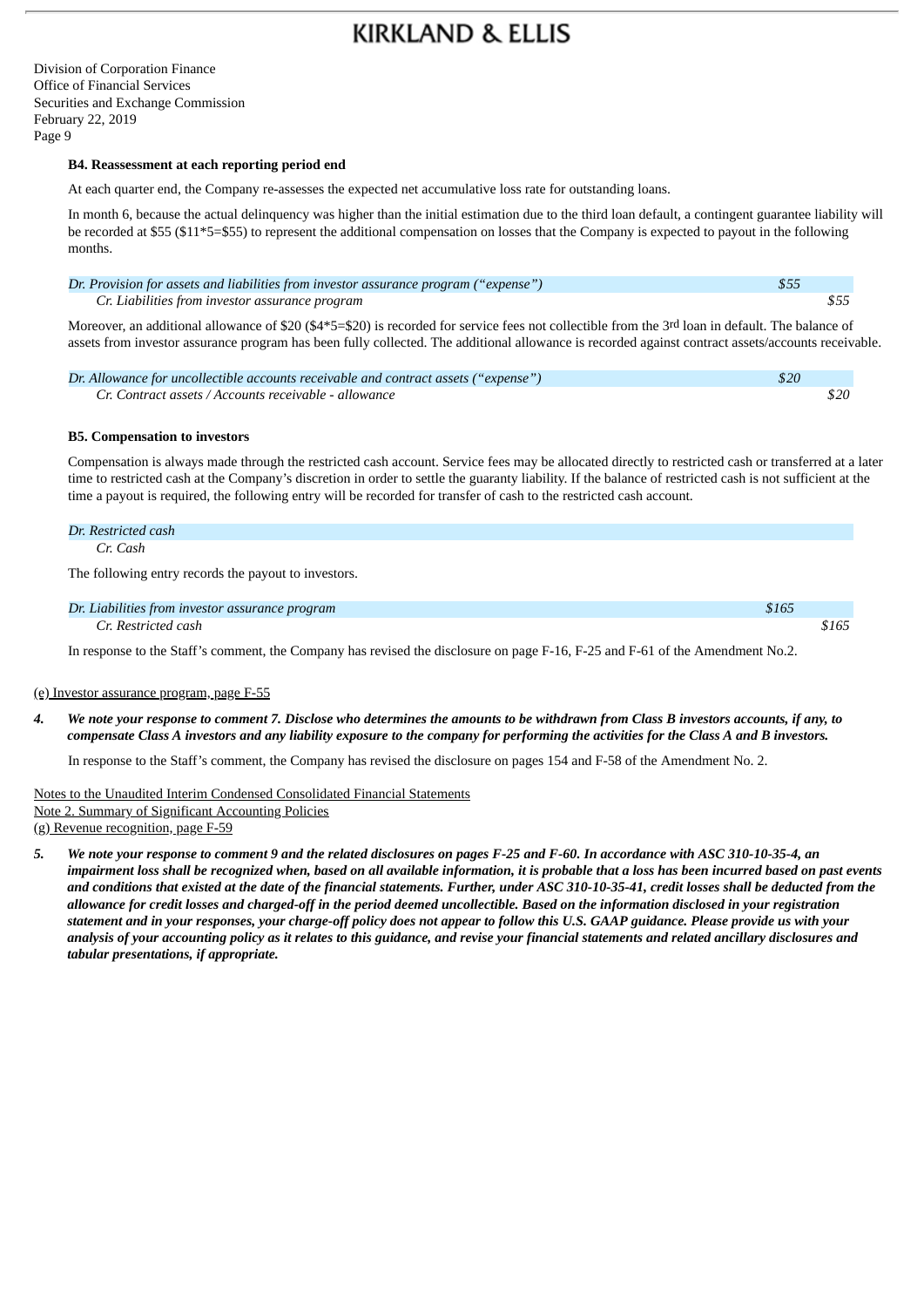Division of Corporation Finance Office of Financial Services Securities and Exchange Commission February 22, 2019 Page 10

> The Company respectfully advises the Staff that as mentioned and illustrated in the response to Comment 3 above, the Company has recognized impairment losses on uncollectible contract assets and accounts receivables based on all available information at the date of the financial statements. The Company believes the recognition of impairment loss is consistent with ASC 310-10-35-4.

In response to the Staff's comment, the Company respectfully advises the staff that our historical charge-off policy did not charge off the uncollectible balances at the time when it is probable that the balances cannot be collected. The Company has revised the charge-off policy to write off contract assets/accounts receivables and related allowances when any repayment of the underlying loan is 90 days past due in accordance with ASC 310-10-35-41. The effect of the error in the policy was not material for any period present. The Company has revised the related disclosures on pages 109, F-25, F-61 and F-62 of the Amendment No.2 to correct for this revision.

\* \* \*